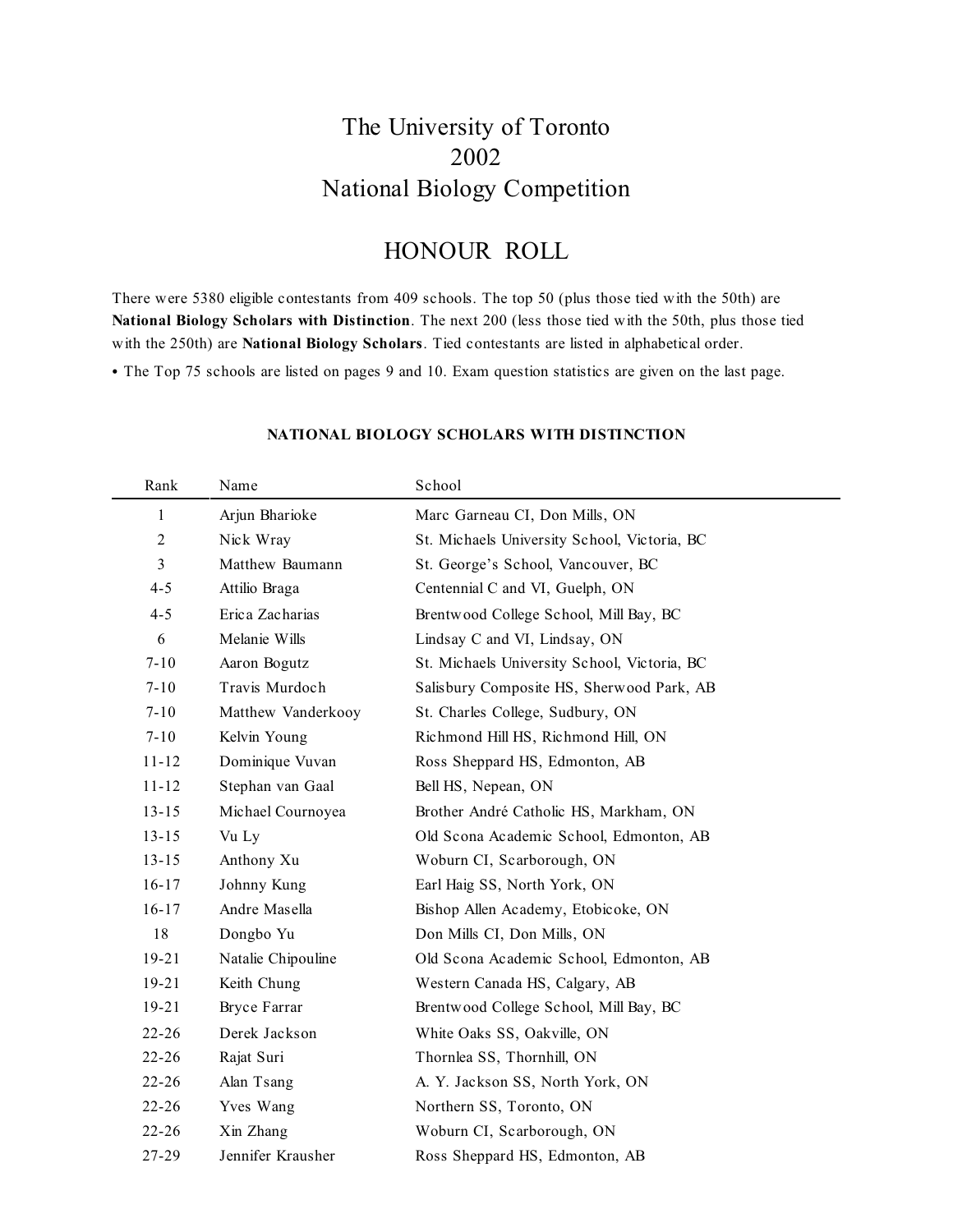| Henry Lai           | St. Mary's HS, Calgary, AB                     |
|---------------------|------------------------------------------------|
| Jennifer Sears      | Bell HS, Nepean, ON                            |
| Jia Hu              | Harry Ainlay HS, Edmonton, AB                  |
| Crystal Pinto       | Francis Libermann Catholic HS, Scarborough, ON |
| <b>Blake Turner</b> | Thornhill SS, Thornhill, ON                    |
| Karen Tang          | Old Scona Academic School, Edmonton, AB        |
| Yale Wang           | A. Y. Jackson SS, North York, ON               |
| Antonin Zemanek     | Bell HS, Nepean, ON                            |
| Priscilla Che       | Western Canada HS, Calgary, AB                 |
| Niall Filewod       | Ashbury College, Ottawa, ON                    |
| Dara Geffen         | Thornlea SS, Thornhill, ON                     |
| Victor Legros       | Jarvis CI, Toronto, ON                         |
| Stephanie Leung     | Leamington DSS, Leamington, ON                 |
| Brandon Lusher      | Vaughan SS, Thornhill, ON                      |
| Jeffrey Malins      | North Park C and VS, Brantford, ON             |
| Zachary Moull       | Northern SS, Toronto, ON                       |
| Geoffrey Parent     | Colonel By Secondary School, Gloucester, ON    |
| Allen Siu           | A. Y. Jackson SS, North York, ON               |
| Alex Speers Roesch  | University of Toronto Schools, Toronto, ON     |
| Lily Tung           | Crofton House School, Vancouver, BC            |
| John Paul Giliberto | St. Michael's College School, Toronto, ON      |
| Nicolae Petrescu    | Lisgar CI, Ottawa, ON                          |
| Elliot Powidajko    | Notre Dame SS, Burlington, ON                  |
| Matei Zaharia       | Jarvis CI, Toronto, ON                         |
| Tony Zhao           | Western Canada HS, Calgary, AB                 |
|                     |                                                |

#### **NATIONAL BIOLOGY SCHOLARS**

| Rank      | Name                     | School                                      |
|-----------|--------------------------|---------------------------------------------|
| 53-59     | Steph Abegg              | Yale SS, Abbotsford, BC                     |
| 53-59     | Lauren Lapointe-Shaw     | Colonel By Secondary School, Gloucester, ON |
| 53-59     | Darren Lau               | Old Scona Academic School, Edmonton, AB     |
| 53-59     | Lindsey Lerch            | Brentwood College School, Mill Bay, BC      |
| 53-59     | Sarah Munroe             | Bradford DHS, Bradford, ON                  |
| 53-59     | Scott Walter             | St. George's School, Vancouver, BC          |
| 53-59     | Christine Woody          | Humberside CI, Toronto, ON                  |
| $60 - 64$ | Daniel Chan              | Western Canada HS, Calgary, AB              |
| 60-64     | Ray Guo                  | University of Toronto Schools, Toronto, ON  |
| 60-64     | <b>Christine Pointet</b> | De La Salle College, Toronto, ON            |
| $60 - 64$ | <b>Stuart Sinclair</b>   | Brentwood College School, Mill Bay, BC      |
| 60-64     | Jayesh Srivastava        | North Park C and VS, Brantford, ON          |
| 65-81     | Yuen Ying Carpenter      | Lisgar CI, Ottawa, ON                       |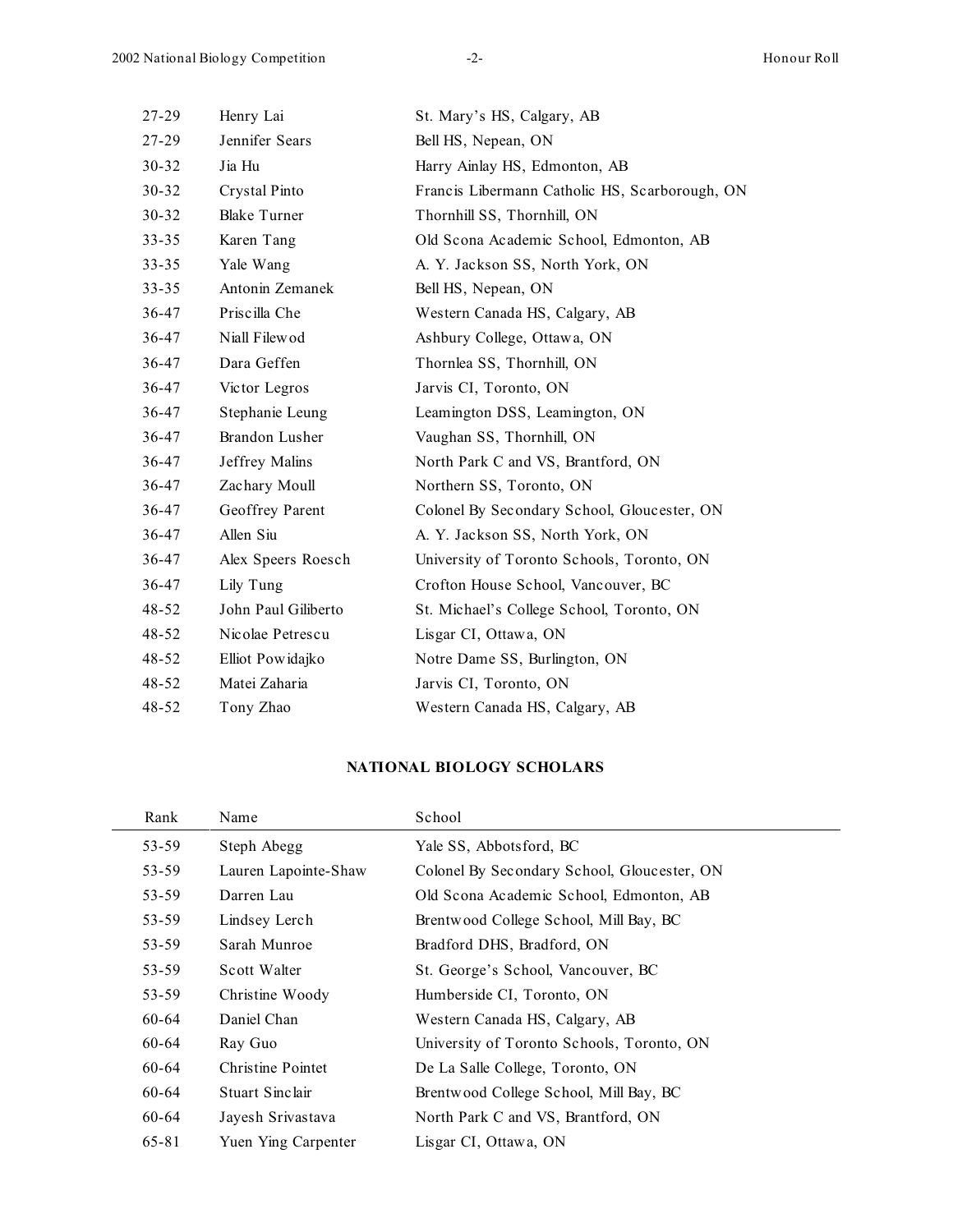| 65-81     | Marvin Chum             | Earl Haig SS, North York, ON                                           |
|-----------|-------------------------|------------------------------------------------------------------------|
| 65-81     | Matthew Cox             | A. B. Lucas SS, London, ON                                             |
| $65 - 81$ | Sameer Lakha            | Appleby College, Oakville, ON                                          |
| $65 - 81$ | Crystal Lam             | Havergal College, Toronto, ON                                          |
| $65 - 81$ | David Laughren          | Bishop Reding Roman Catholic SS, Milton, ON                            |
| 65-81     | <b>Brett Link</b>       | Dr. E. P. Scarlett HS, Calgary, AB                                     |
| 65-81     | Shannon Mackey          | Bishop White All Grade School, Port Rexton, NF                         |
| $65 - 81$ | Liesha Mayo-Bruinsma    | Gloucester HS, Gloucester, ON                                          |
| 65-81     | Thomas Milan            | Austin O'Brien HS, Edmonton, AB                                        |
| 65-81     | Eric Mills              | North Park C and VS, Brantford, ON                                     |
| $65 - 81$ | Taylor Murphy           | St. Benedict Catholic SS, Sudbury, ON                                  |
| 65-81     | Valerie Plaus           | Sacred Heart Catholic HS, Newmarket, ON                                |
| 65-81     | Joey Turner             | Ridley College, St. Catharines, ON                                     |
| $65 - 81$ | Lim Wan Yin             | Maktab Sains Paduka Seri Begawan Sultan, Berakas,<br>Brunei Darussalem |
| 65-81     | Jenny Wang              | Danforth Technical School, Toronto, ON                                 |
| 65-81     | Jian Zhou               | Lisgar CI, Ottawa, ON                                                  |
| 82-92     | Katie Atkinson          | Parkside CI, St. Thomas, ON                                            |
| 82-92     | Karen Cheuk             | Harry Ainlay HS, Edmonton, AB                                          |
| 82-92     | Victoria Cheung         | Thornhill SS, Thornhill, ON                                            |
| 82-92     | Claire Cybulski         | Regiopolis-Notre Dame Catholic HS, Kingston, ON                        |
| 82-92     | Sarah Ficko             | Colonel By Secondary School, Gloucester, ON                            |
| 82-92     | Laura Harild            | Thornlea SS, Thornhill, ON                                             |
| 82-92     | Sahand Hormoz           | Thornlea SS, Thornhill, ON                                             |
| 82-92     | Randy McVeigh           | Exeter HS, Ajax, ON                                                    |
| 82-92     | Shanthi Minor           | Hammarskjold HS, Thunder Bay, ON                                       |
| 82-92     | Norshalena Shakespear   | Maktab Sains Paduka Seri Begawan Sultan, Berakas,<br>Brunei Darussalem |
| 82-92     | Florence Wu             | A. Y. Jackson SS, North York, ON                                       |
| 93-102    | Jenne Carey             | Le Collège Français, Toronto, ON                                       |
| 93-102    | Samantha Devries        | Dr. John M. Denison SS, Newmarket, ON                                  |
| 93-102    | Garry Goldstein         | William Lyon MacKenzie CI, North York, ON                              |
| 93-102    | Julia Lifchits          | Midland SS, Midland, ON                                                |
| 93-102    | Olga Lifchits           | Midland SS, Midland, ON                                                |
| 93-102    | Dave Paskar             | Lorne Park SS, Mississauga, ON                                         |
| 93-102    | Mark Pryjma             | Exeter HS, Ajax, ON                                                    |
| 93-102    | John Trant              | Lisgar CI, Ottawa, ON                                                  |
| 93-102    | Jessica Wade            | Holy Heart of Mary HS, St. John's, NF                                  |
| 93-102    | Morgan Wittstock        | Western Canada HS, Calgary, AB                                         |
| 103-109   | Robert Barrington Leigh | Old Scona Academic School, Edmonton, AB                                |
| 103-109   | James Cheng             | Lisgar CI, Ottawa, ON                                                  |
| 103-109   | Ian Richard             | Lisgar CI, Ottawa, ON                                                  |
| 103-109   | Sharon Sebastian        | Senator O'Connor College School, Don Mills, ON                         |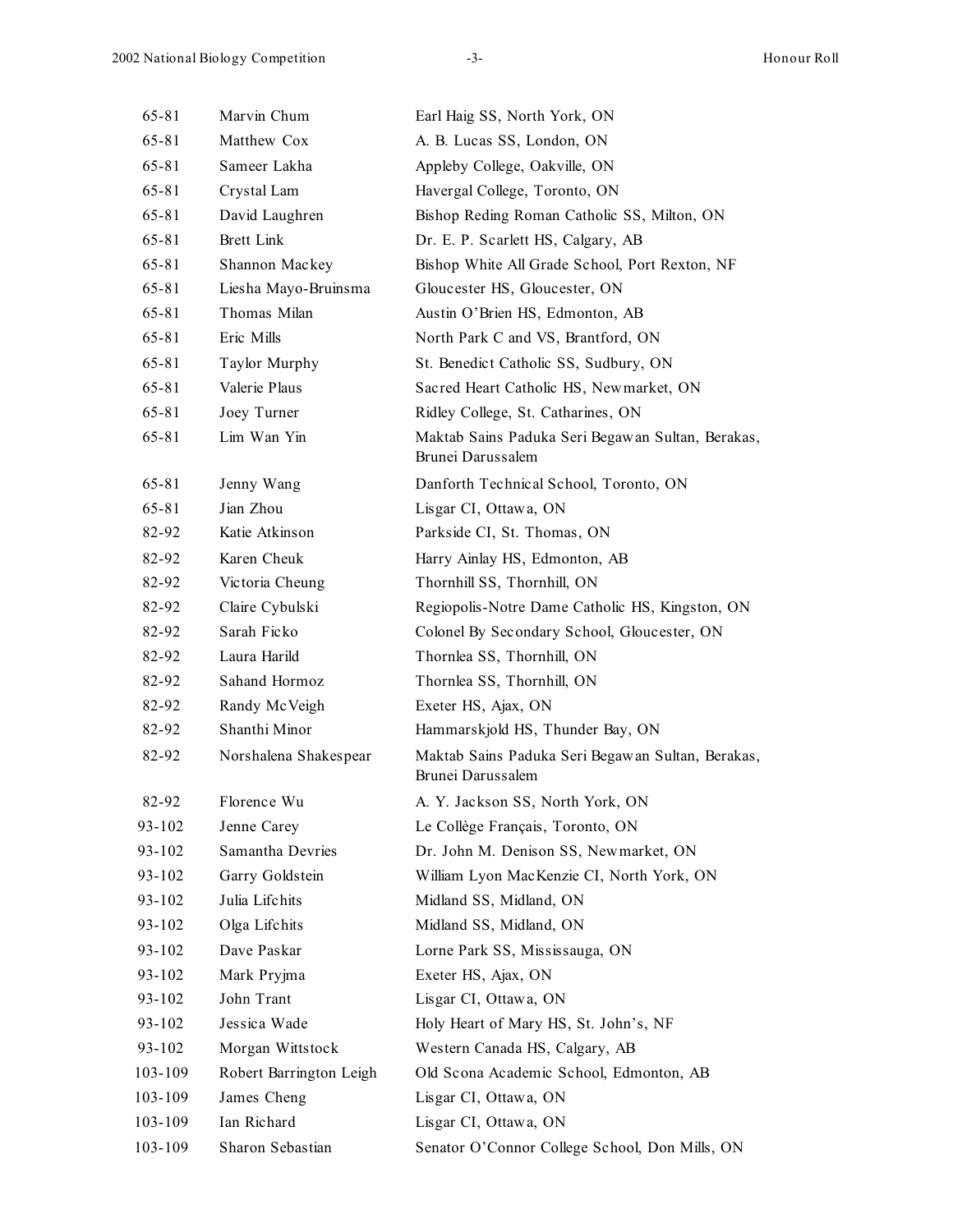| 103-109 | Simon Tang            | St. George's School, Vancouver, BC                   |
|---------|-----------------------|------------------------------------------------------|
| 103-109 | Albert Tu             | Old Scona Academic School, Edmonton, AB              |
| 103-109 | Jonathan Vecchiarelli | St. Michael's College School, Toronto, ON            |
| 110-122 | Anna Burianova        | St. Michaels University School, Victoria, BC         |
| 110-122 | David DeAngelis       | Guelph C and VI, Guelph, ON                          |
| 110-122 | Michelle Dixon        | Trinity College School, Port Hope, ON                |
| 110-122 | Sumudu Fernando       | Harry Ainlay HS, Edmonton, AB                        |
| 110-122 | Agatha Hodsman        | University of Toronto Schools, Toronto, ON           |
| 110-122 | Scott Hoekstra        | J. S. Woodsworth SS, Nepean, ON                      |
| 110-122 | Shane Kelly           | General Amherst HS, Amherstburg, ON                  |
| 110-122 | Alex Ku               | Woburn CI, Scarborough, ON                           |
| 110-122 | Kent Lam              | Thornhill SS, Thornhill, ON                          |
| 110-122 | Alexander Schull      | Fellowes HS, Pembroke, ON                            |
| 110-122 | Shawn Vaillancourt    | Grey Highlands SS, Flesherton, ON                    |
| 110-122 | Kathleen White        | Perth and District CI, Perth, ON                     |
| 110-122 | Dick Yu               | Turner Fenton SS, Brampton, ON                       |
| 123-131 | Leyla Asadi           | Old Scona Academic School, Edmonton, AB              |
| 123-131 | Axel Brilot           | Colonel By Secondary School, Gloucester, ON          |
| 123-131 | Thirza Carpenter      | Old Scona Academic School, Edmonton, AB              |
| 123-131 | Nina Chomuklieva      | Lakeshore CI, Etobicoke, ON                          |
| 123-131 | Andrew Di Lullo       | Loyola Catholic SS, Mississauga, ON                  |
| 123-131 | Magdalena Gudzowska   | Central SS, London, ON                               |
| 123-131 | Adam Harrison         | St. Mark HS, Manotick, ON                            |
| 123-131 | Ki Hyuk Lee           | Michael Power St. Joseph HS, Etobicoke, ON           |
| 123-131 | Benjamin Strauss      | University of Toronto Schools, Toronto, ON           |
| 132-142 | Paul Blackburn        | Harry Ainlay HS, Edmonton, AB                        |
| 132-142 | Lachlan Cheng         | Lisgar CI, Ottawa, ON                                |
| 132-142 | Aisling Clancy        | St. Mary's HS, Calgary, AB                           |
| 132-142 | Simon Fung            | Cardinal Carter Academy for the Arts, Willowdale, ON |
| 132-142 | Jeremy Green          | Richview CI, Etobicoke, ON                           |
| 132-142 | Natalie Loh           | Sir Winston Churchill C and VI, Thunder Bay, ON      |
| 132-142 | Ian McNamara          | St. Charles College, Sudbury, ON                     |
| 132-142 | Horia Pribiag         | Earl Haig SS, North York, ON                         |
| 132-142 | Andrew Wong           | John G. Diefenbaker HS, Calgary, AB                  |
| 132-142 | Neil Woody            | Humberside CI, Toronto, ON                           |
| 132-142 | Hong Zhu              | Harry Ainlay HS, Edmonton, AB                        |
| 143-149 | Ram Ananth            | Lisgar CI, Ottawa, ON                                |
| 143-149 | Amelia Argue          | Perth and District CI, Perth, ON                     |
| 143-149 | Andrew Chan           | St. Michael's College School, Toronto, ON            |
| 143-149 | Andrew D'Cruz         | St. Michael's College School, Toronto, ON            |
| 143-149 | Jerry Lam             | Bell HS, Nepean, ON                                  |
| 143-149 | Riona Sutherland      | Father Leo J. Austin Catholic SS, Whitby, ON         |
| 143-149 | Paul Webster          | The Woodlands SS, Mississauga, ON                    |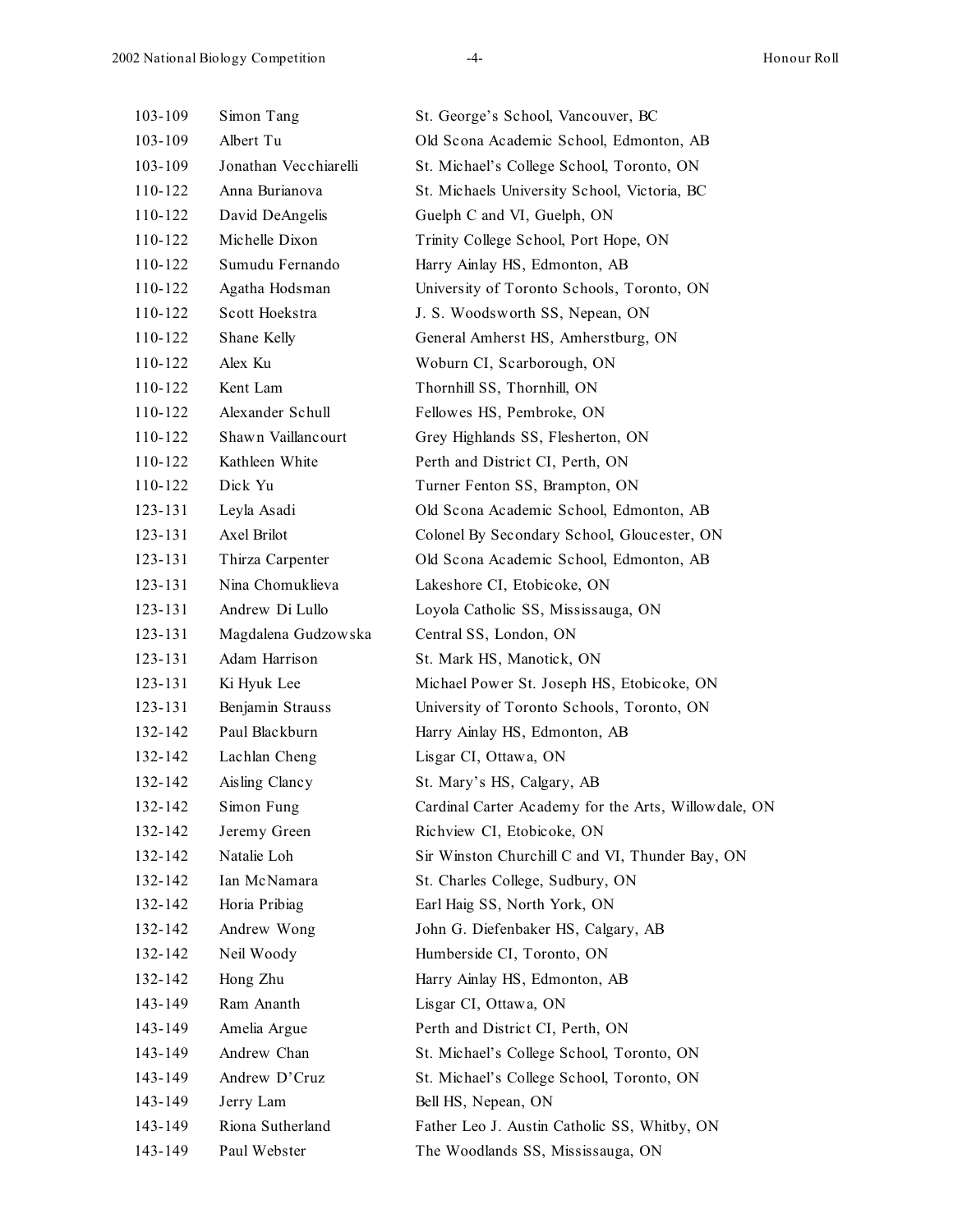| 150-166 | Cameron Choi                | Brentwood College School, Mill Bay, BC                                 |  |
|---------|-----------------------------|------------------------------------------------------------------------|--|
| 150-166 | Steven Coyne                | Father Lacombe HS, Calgary, AB                                         |  |
| 150-166 | Nadish De Silva             | The Woodlands SS, Mississauga, ON                                      |  |
| 150-166 | Asha Gupta                  | Ross Sheppard HS, Edmonton, AB                                         |  |
| 150-166 | Nicola Harper               | St. Michaels University School, Victoria, BC                           |  |
| 150-166 | Jingping Ji                 | Lisgar CI, Ottawa, ON                                                  |  |
| 150-166 | Sanja Kostov                | Old Scona Academic School, Edmonton, AB                                |  |
| 150-166 | Rob Lesurf                  | Adam Scott C and VI, Peterborough, ON                                  |  |
| 150-166 | Kelvin Leung                | Ross Sheppard HS, Edmonton, AB                                         |  |
| 150-166 | Yunen Liu                   | Iroquois Ridge HS, Oakville, ON                                        |  |
| 150-166 | Kathleen Lucas              | Colonel By Secondary School, Gloucester, ON                            |  |
| 150-166 | Ravneet Mehta               | Old Scona Academic School, Edmonton, AB                                |  |
| 150-166 | <b>Brent Mollon</b>         | Anderson C and VI, Whitby, ON                                          |  |
| 150-166 | Elizabeth Munroe            | St. Michaels University School, Victoria, BC                           |  |
| 150-166 | Graham Murdoch              | The Woodlands SS, Mississauga, ON                                      |  |
| 150-166 | David Toews                 | Eden HS, St. Catharines, ON                                            |  |
| 150-166 | Jocelyn Yang                | York House School, Vancouver, BC                                       |  |
| 167-177 | Talal Al-Atassi             | Lower Canada College, Montreal, QC                                     |  |
| 167-177 | Benjamin Borkovic           | Trinity College School, Port Hope, ON                                  |  |
| 167-177 | Gian-Marco Busato           | St. Robert Catholic HS, Thornhill, ON                                  |  |
| 167-177 | Shirley Chan                | Western Canada HS, Calgary, AB                                         |  |
| 167-177 | Jake Crookall               | Lisgar CI, Ottawa, ON                                                  |  |
| 167-177 | Sukaina Hirji               | Old Scona Academic School, Edmonton, AB                                |  |
| 167-177 | Elliot Holtham              | St. Michaels University School, Victoria, BC                           |  |
| 167-177 | Annette Lau                 | Bayview SS, Richmond Hill, ON                                          |  |
| 167-177 | Claire Shannon              | Humberside CI, Toronto, ON                                             |  |
| 167-177 | Clarissa Sit                | Old Scona Academic School, Edmonton, AB                                |  |
| 167-177 | Liming Yu                   | Georges Vanier SS, North York, ON                                      |  |
| 178-193 | Mohd Basirun Basir<br>Ahmad | Maktab Sains Paduka Seri Begawan Sultan, Berakas,<br>Brunei Darussalem |  |
| 178-193 | Kathrina Burgos             | Father Lacombe HS, Calgary, AB                                         |  |
| 178-193 | Amanda Cheng                | Glebe CI, Ottawa, ON                                                   |  |
| 178-193 | Albert Choi                 | University of Toronto Schools, Toronto, ON                             |  |
| 178-193 | Michael-Anthony             | Le Collège Français, Toronto, ON                                       |  |
| 178-193 | Kevin Field                 | North Park C and VS, Brantford, ON                                     |  |
| 178-193 | Stephanie Gora              | St. Thomas More Catholic HS, Hamilton, ON                              |  |
| 178-193 | Tom Habib                   | Lisgar CI, Ottawa, ON                                                  |  |
| 178-193 | Tatiana Josephy             | Western Canada HS, Calgary, AB                                         |  |
| 178-193 | James Leung                 | Old Scona Academic School, Edmonton, AB                                |  |
| 178-193 | Sze Wan Luo                 | The Bishop Strachan School, Toronto, ON                                |  |
| 178-193 | Hafizati Md Jaya            | Maktab Sains Paduka Seri Begawan Sultan, Berakas,<br>Brunei Darussalem |  |
| 178-193 | Rosanne Mills               | Western Canada HS, Calgary, AB                                         |  |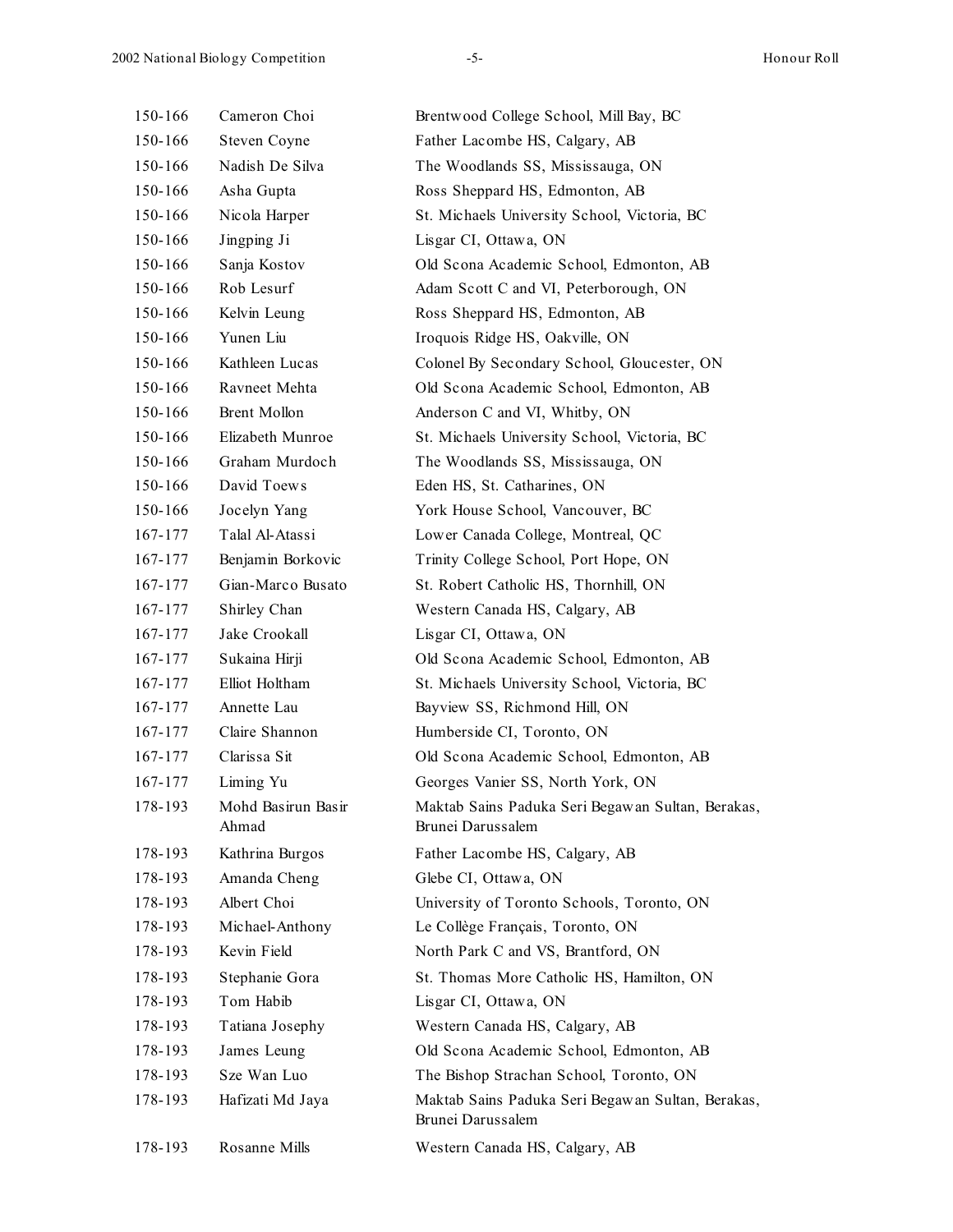| 178-193 | Uitsile Ndlovu         | Oakwood CI, Toronto, ON                              |  |
|---------|------------------------|------------------------------------------------------|--|
| 178-193 | Jacob Stewart-Ornstein | Ursula Franklin Academy, Toronto, ON                 |  |
| 178-193 | Kent Tsui              | Don Mills CI, Don Mills, ON                          |  |
| 194-209 | Amy Burke              | Leaside HS, Toronto, ON                              |  |
| 194-209 | Simone Des Roches      | York House School, Vancouver, BC                     |  |
| 194-209 | Alexandro Dunki        | Ashbury College, Ottawa, ON                          |  |
| 194-209 | Carin Gouws            | Parkside HS, Dundas, ON                              |  |
| 194-209 | Crystal Green          | Opeongo HS, Douglas, ON                              |  |
| 194-209 | Alex Herceg            | De La Salle College, Toronto, ON                     |  |
| 194-209 | Paul Jenkins           | St. Michaels University School, Victoria, BC         |  |
| 194-209 | Hon Shing Lam          | David Thompson SS, Vancouver, BC                     |  |
| 194-209 | Atosa Mehrfar          | Vaughan SS, Thornhill, ON                            |  |
| 194-209 | Victoria Nesbitt       | York House School, Vancouver, BC                     |  |
| 194-209 | Michael Nightingale    | Holy Spirit HS, Concept Bay South, NF                |  |
| 194-209 | Arthur Panczyk         | St. Thomas More Catholic HS, Hamilton, ON            |  |
| 194-209 | Chris Short            | Widdifield SS, North Bay, ON                         |  |
| 194-209 | Vighnesh Vaitheeswaran | R. H. King Academy, Scarborough, ON                  |  |
| 194-209 | Neil White             | Ontario Science Centre Science School, Don Mills, ON |  |
| 194-209 | Telford Yeung          | Old Scona Academic School, Edmonton, AB              |  |
| 210-225 | Lorne Applebaum        | William Lyon MacKenzie CI, North York, ON            |  |
| 210-225 | David Braun            | Northern SS, Toronto, ON                             |  |
| 210-225 | Courtney Bridgewater   | Bell HS, Nepean, ON                                  |  |
| 210-225 | Sidney Chiu            | University of Toronto Schools, Toronto, ON           |  |
| 210-225 | Peter Dobson           | Brentwood College School, Mill Bay, BC               |  |
| 210-225 | Robert Gillis          | Charlottetown Rural HS, Charlottetown, PE            |  |
| 210-225 | Michelle Lee           | Woburn CI, Scarborough, ON                           |  |
| 210-225 | Cindy Mark             | Lasalle SS, Sudbury, ON                              |  |
| 210-225 | Andrea Narducci        | Cardinal Carter Academy for the Arts, Willowdale, ON |  |
| 210-225 | Paul Radcliffe         | The Woodlands SS, Mississauga, ON                    |  |
| 210-225 | Farah Remtulla         | York House School, Vancouver, BC                     |  |
| 210-225 | Alvin Tong             | Ross Sheppard HS, Edmonton, AB                       |  |
| 210-225 | Jonathan Tung          | Richmond Hill HS, Richmond Hill, ON                  |  |
| 210-225 | Rhea Varughese         | Old Scona Academic School, Edmonton, AB              |  |
| 210-225 | Billy Wang             | A. B. Lucas SS, London, ON                           |  |
| 210-225 | Taylor Zhou            | University of Toronto Schools, Toronto, ON           |  |
| 226-245 | Eoin Coll              | St. Mary's HS, Calgary, AB                           |  |
| 226-245 | Kenton Gan             | Old Scona Academic School, Edmonton, AB              |  |
| 226-245 | Manizeh Khan           | John Fraser SS, Mississauga, ON                      |  |
| 226-245 | Scott Laughton         | A. Y. Jackson SS, North York, ON                     |  |
| 226-245 | Wanda Marini           | MacKenzie HS, Deep River, ON                         |  |
| 226-245 | Alex Martin            | Brother Andre Catholic HS, Markham, ON               |  |
| 226-245 | Heather More           | Yale SS, Abbotsford, BC                              |  |
| 226-245 | Matthew Murphy         | Holy Heart of Mary HS, St. John's, NF                |  |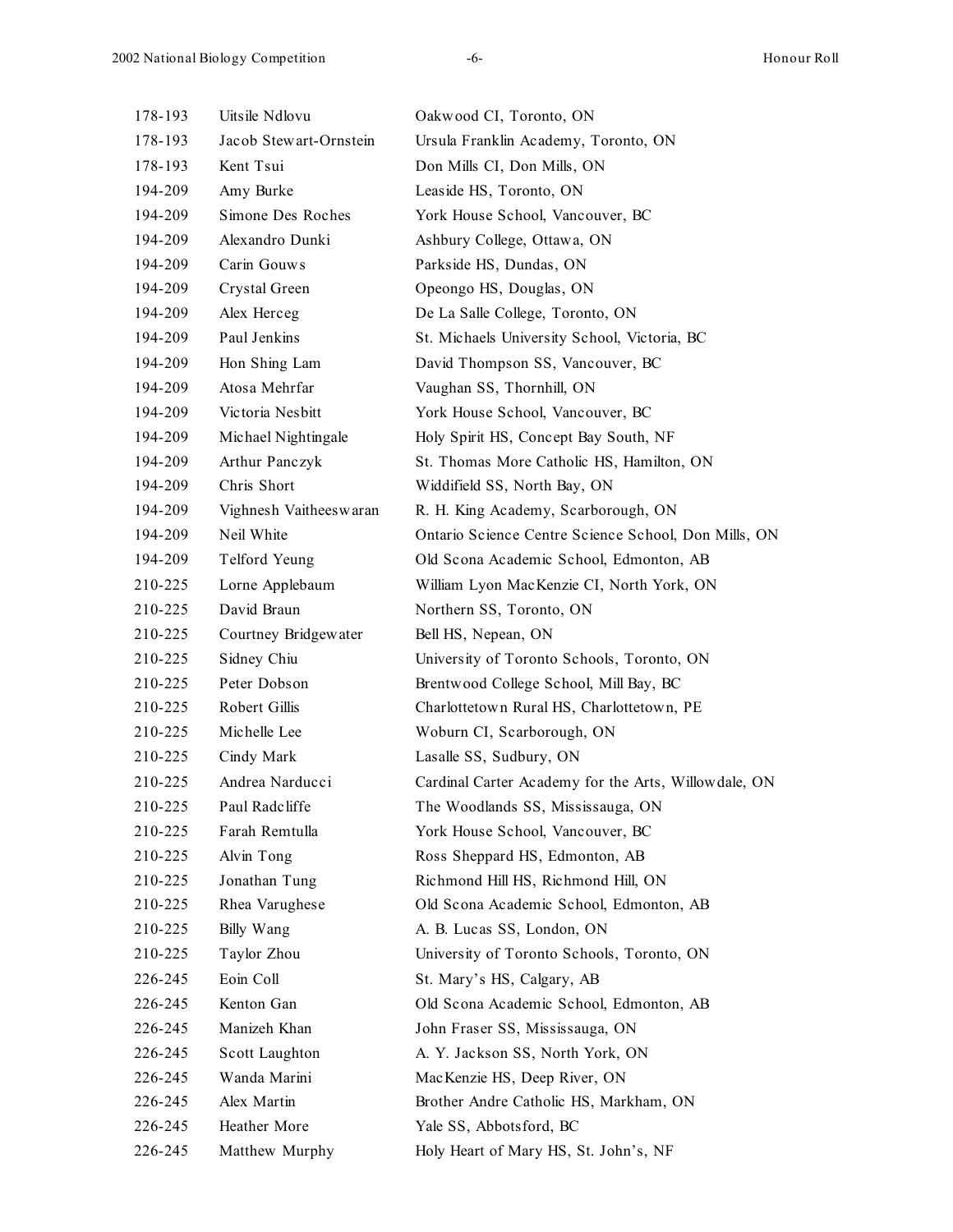| 226-245 | Sanjay Patel          | University of Toronto Schools, Toronto, ON  |
|---------|-----------------------|---------------------------------------------|
| 226-245 | Sarah Reynolds        | Lindsay C and VI, Lindsay, ON               |
| 226-245 | Eva Seto              | University of Toronto Schools, Toronto, ON  |
| 226-245 | Jason Shouldice       | Dr. E. P. Scarlett HS, Calgary, AB          |
| 226-245 | Peter Siu             | Earl Haig SS, North York, ON                |
| 226-245 | Andrew Sun            | St. Paul Catholic SS, Trenton, ON           |
| 226-245 | Michael Ventresca     | Notre Dame College School, Welland, ON      |
| 226-245 | Bo Wang               | Lisgar CI, Ottawa, ON                       |
| 226-245 | Katrina Wechselberger | Brentwood College School, Mill Bay, BC      |
| 226-245 | Shuohuai Wu           | R. H. King Academy, Scarborough, ON         |
| 226-245 | Xiao Zhao             | A. Y. Jackson SS, North York, ON            |
| 226-245 | Pei Pei Zheng         | Lisgar CI, Ottawa, ON                       |
| 246-256 | Jonah Augustine       | Northern SS, Toronto, ON                    |
| 246-256 | Andrea Evans          | Colonel By Secondary School, Gloucester, ON |
| 246-256 | Laura Lee Firlotte    | Timmins H and VS, Timmins, ON               |
| 246-256 | Pawel Kosicki         | Vincent Massey SS, Windsor, ON              |
| 246-256 | June Li               | New orld Academy, Toronto, ON               |
| 246-256 | Rebecca Lys           | Colonel By Secondary School, Gloucester, ON |
| 246-256 | Chris Moo-Yong        | Old Scona Academic School, Edmonton, AB     |
| 246-256 | Hilary Smith          | Dr. E. P. Scarlett HS, Calgary, AB          |
| 246-256 | Vicki Watts           | Uxbridge SS, Uxbridge, ON                   |
| 246-256 | Douglas Wong          | University of Toronto Schools, Toronto, ON  |
| 246-256 | Nicholas Wood         | Loyola Catholic SS, Mississauga, ON         |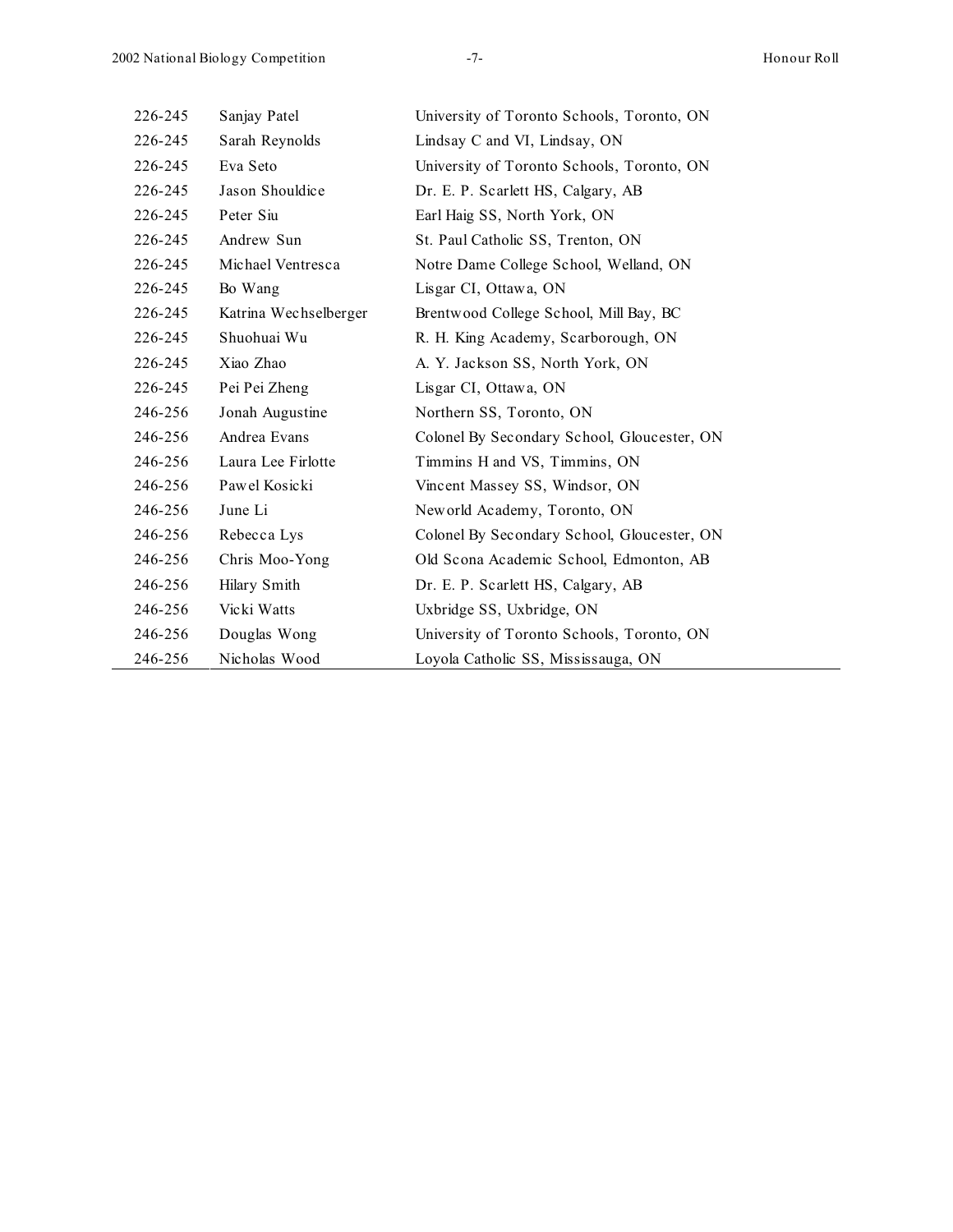# The University of Toronto 2002 National Biology Competition

# TOP 75 SCHOOLS

A team score is calculated as the sum of the scores of the top five eligible contestants in a school. There were 333 teams in all. Team scores are given for the top 10 teams only. Tied teams are listed in alphabetical order.

|                | Rank School                                   | Location                          | Team Score |
|----------------|-----------------------------------------------|-----------------------------------|------------|
| 1              | Old Scona Academic School                     | Edmonton, AB                      | 205.0      |
| $\overline{c}$ | Brentwood College School                      | Mill Bay, BC                      | 204.7      |
| 3              | St Michaels University School                 | Victoria, BC                      | 203.3      |
| 4              | Western Canada High School                    | Calgary, AB                       | 201.7      |
| 5              | Bell High School                              | Nepean, ON                        | 199.0      |
| 6              | A Y Jackson Secondary School                  | North York, ON                    | 197.7      |
| 7              | Lisgar Collegiate Institute                   | Ottawa, ON                        | 196.0      |
| $8\,$          | Thornlea Secondary School                     | Thornhill, ON                     | 195.0      |
| 9              | Ross Sheppard High School                     | Edmonton, AB                      | 194.3      |
| 10             | Colonel By Secondary School                   | Gloucester, ON                    | 194.0      |
| 11             | Harry Ainlay High School                      | Edmonton, AB                      |            |
| 12             | Woburn Collegiate Institute                   | Scarborough, ON                   |            |
| 13             | University of Toronto Schools                 | Toronto, ON                       |            |
| 14             | North Park Collegiate and Vocational School   | Brantford, ON                     |            |
| 15             | Earl Haig Secondary School                    | North York, ON                    |            |
| 16             | St George's School                            | Vancouver, BC                     |            |
| 17             | St Michael's College School                   | Toronto, ON                       |            |
| 18             | Northern Secondary School                     | Toronto, ON                       |            |
| 19             | Maktab Sains Paduka Seri Begawan Sultan       | Berakas BB3537, Brunei Darussalem |            |
| 20             | Thornhill Secondary School                    | Thornhill, ON                     |            |
| 21             | The Woodlands Secondary School                | Mississauga, ON                   |            |
| 22             | Jarvis Collegiate Institute                   | Toronto, ON                       |            |
| 23             | Humberside Collegiate Institute               | Toronto, ON                       |            |
| 24             | York House School                             | Vancouver, BC                     |            |
| 25             | Richmond Hill High School                     | Richmond Hill, ON                 |            |
| 26             | Dr E P Scarlett High School                   | Calgary, AB                       |            |
| 27             | St Charles College                            | Sudbury, ON                       |            |
| 28-29          | St Mary's High School                         | Calgary, AB                       |            |
| 28-29          | Yale Secondary School                         | Abbotsford, BC                    |            |
| 30             | Salisbury Composite High School               | Sherwood Park, AB                 |            |
| 31             | Vaughan Secondary School                      | Thornhill, ON                     |            |
|                | 32-33 De La Salle College                     | Toronto, ON                       |            |
|                | 32-33 Perth and District Collegiate Institute | Perth, ON                         |            |
| 34             | Turner Fenton Secondary School                | Brampton, ON                      |            |
| 35             | St Thomas More Catholic High School           | Hamilton, ON                      |            |